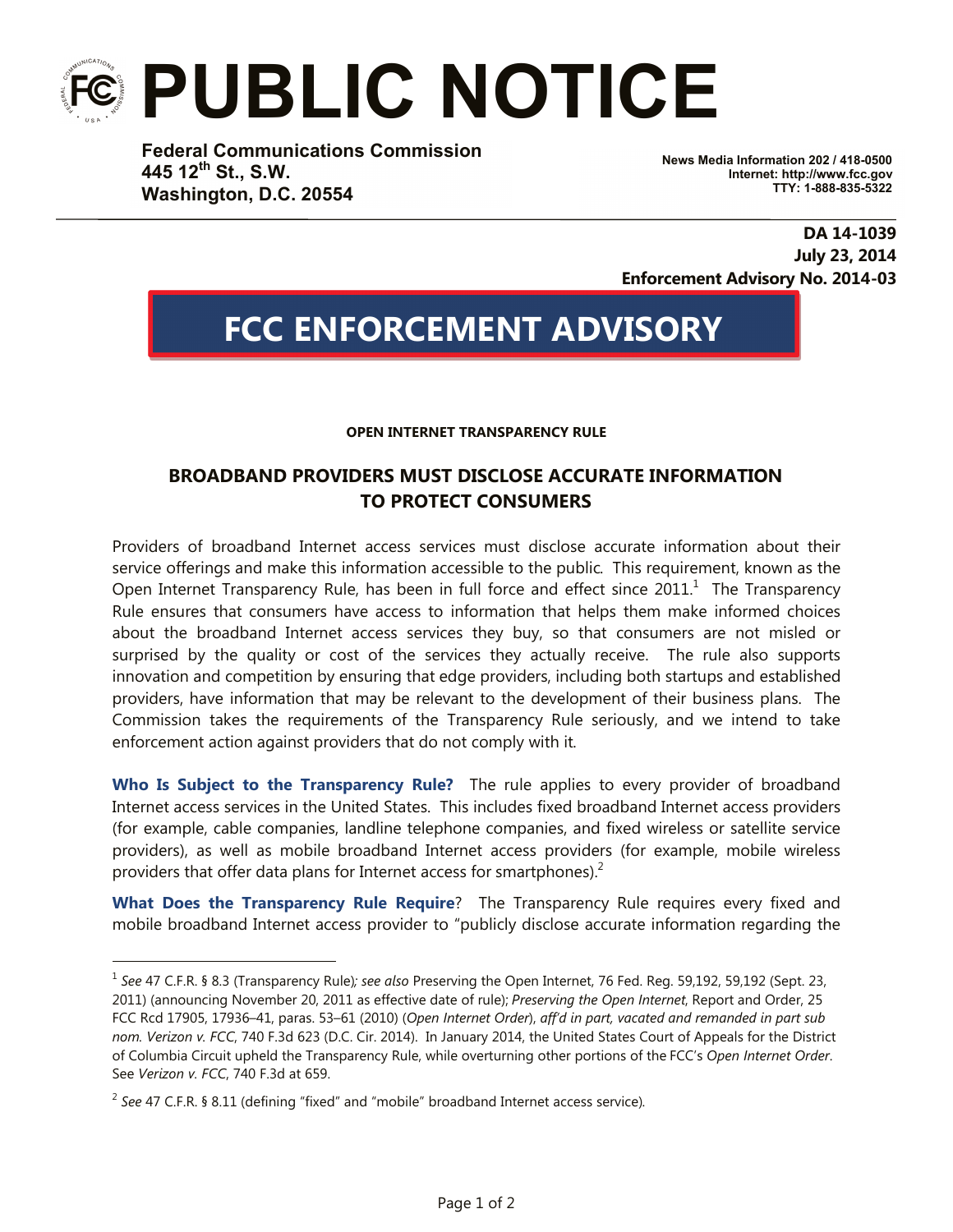network management practices, performance, and commercial terms of its broadband Internet access services sufficient for consumers to make informed choices regarding use of such services and for content, application, service, and device providers to develop, market, and maintain Internet offerings."<sup>3</sup>

Accuracy is the bedrock of the Transparency Rule. Under the rule, all disclosures that broadband Internet access providers make about their network management practices, performance, and commercial terms of broadband services must be accurate. A core purpose of the Transparency Rule is to allow consumers to understand what they are purchasing.<sup>4</sup> Accurate disclosures ensure that consumers—as well as the Commission and the public as a whole—are informed about a broadband Internet access provider's network management practices, performance, and commercial terms. Thus, the Transparency Rule prevents a broadband Internet access provider from making assertions about its service that contain errors, are inconsistent with the provider's disclosure statement, or are misleading or deceptive.

Importantly, the Transparency Rule can achieve its purpose of sufficiently informing consumers only if advertisements and other public statements that broadband Internet access providers make about their services are accurate and consistent with any official disclosures that providers post on their websites or make available in stores or over the phone. A provider making an inaccurate assertion about its service performance in an advertisement, where the description is most likely to be seen by consumers, could not defend itself against a Transparency Rule violation by pointing to an "accurate" official disclosure in some other public place. That would be impossible to reconcile with the purpose of the Transparency Rule. Thus, the Transparency Rule requires accuracy wherever statements regarding network management practices, performance, and commercial terms appear in mailings, on the sides of buses, on website banner ads, or in retail stores.<sup>5</sup>

**What Penalties Apply?** Parties that violate the Transparency Rule may be subject to Commission enforcement, potentially including monetary penalties as set out in Section 503(b) of the Communications Act.<sup>6</sup>

i

 $6$  Section 503(b) of the Communications Act provides for maximum forfeitures ranging from \$16,000 to \$1,575,000 for any single act or failure to act, depending on the nature of the violation and the entity involved (excluding the broadcast of obscene, indecent, or profane language, which is subject to a higher maximum forfeiture). 47 U.S.C. § 503(b); see also 47 C.F.R. § 1.80(b). The Commission recently adjusted its forfeiture penalties to account for inflation

<sup>3</sup> 47 C.F.R. § 8.3; *see also FCC Enforcement Bureau and Office of General Counsel Issue Advisory Guidance for Compliance with Open Internet Transparency Rule*, Public Notice, 26 FCC Rcd 9411 (2011).

<sup>4</sup> 47 C.F.R. § 8.3; *see also, e.g., Open Internet Order*, 25 FCC Rcd at 17936-37, para. 53 ("disclosure ensures that end users can make informed choices regarding the purchase and use of broadband service").

<sup>5</sup> In declining to *require* multiple targeted disclosures, the Commission observed in the *Open Internet Order* that, at a minimum, a provider potentially could satisfy the Transparency Rule by providing sufficient information in a single disclosure posted on its website. *See Open Internet Order*, 25 FCC Rcd at 17940, paras. 57-58. While the *Open Internet Order* thereby provides guidance on the minimum disclosure necessary to satisfy the rule's requirement that sufficient information be disclosed, the Commission in no way suggested that the rule's accuracy requirement would not apply to any additional assertions a provider may choose to make about its network management practices, performance, or commercial terms of service. Moreover, for the reasons noted in the text, disclosures cannot be sufficient to satisfy the rule if they are contradicted by providers' other service descriptions, especially where the most easily seen descriptions, such as those in advertisements, are themselves inaccurate.